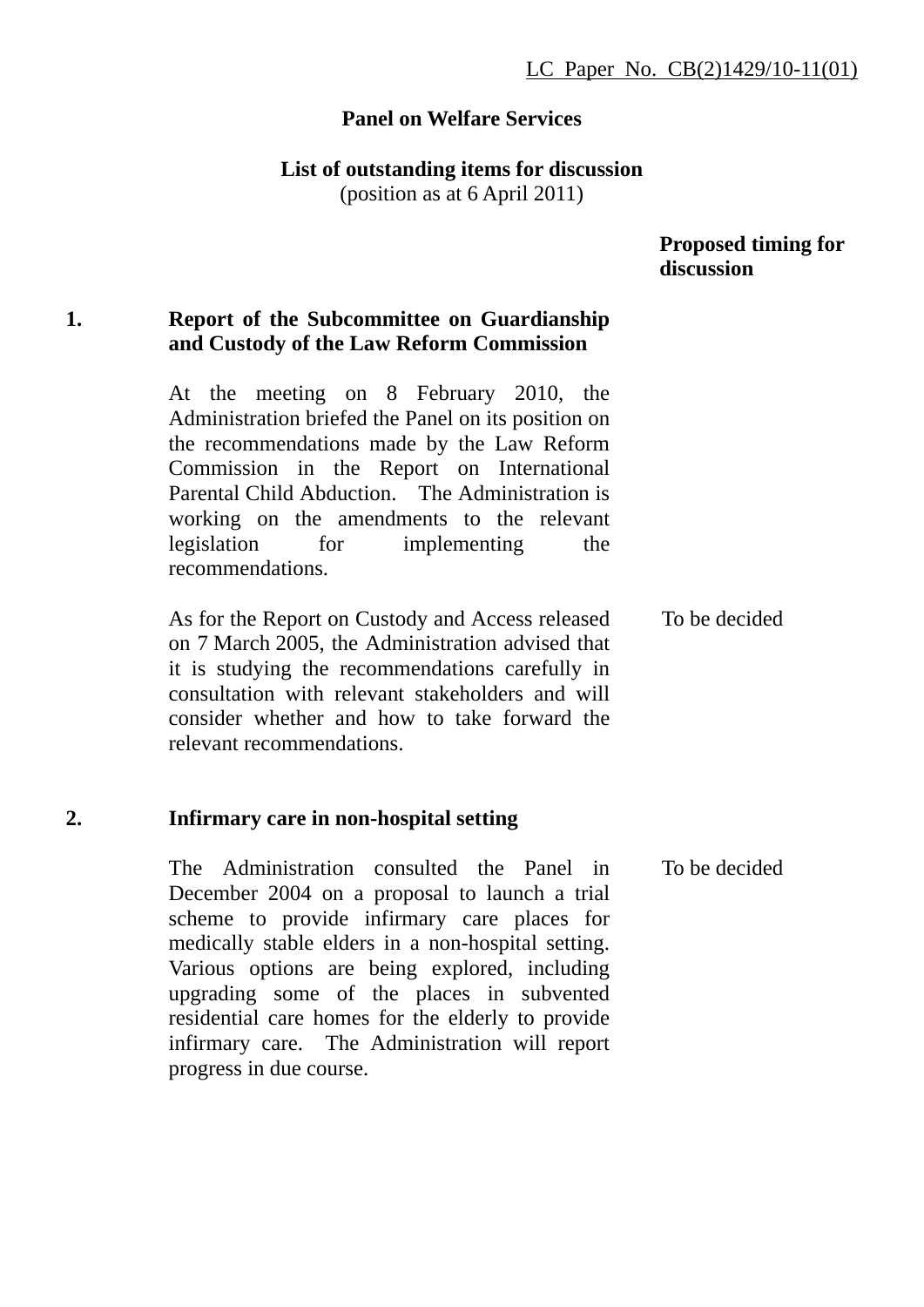#### **3. Social security assistance for needy elderly**

At the meeting on 14 October 2008, Hon WONG Kwok-hing and Hon WONG Kwok-kin proposed to discuss financial assistance and support for poor elders, including providing income supplement for poor elders and implementing a universal retirement protection scheme.

The Panel discussed and received views from deputations on the subject of universal retirement protection at the special meeting on 18 December 2010. The Panel passed a motion urging the Government to immediately set up an inter-departmental task force to study the implementation of universal retirement protection, and the Panel to form a subcommittee to follow up the subject. At the meeting on 10 January 2011, the Panel decided to appoint a subcommittee to study issues relating to retirement protection.

The House Committee approved at its meeting on 21 January 2011 for the activation of the Subcommittee on Retirement Protection in about three months' time.

#### **4. Charitable fund-raising activities**

The existing framework for the monitoring of charitable fund-raising activities was discussed at the meeting on 11 June 2007. Members agreed to further discuss the matter in the next session, especially the monitoring of the use of income generated from public charitable fund-raising activities.

The Administration has advised that the subject matter involved various bureaux and departments. As the Law Reform Commission is now conducting a review of the law and regulatory framework relating to charities in Hong Kong, the Administration has suggested deferring Panel discussion to after the completion of the review.

#### Pending completion of the review by the Law Reform Commission

To be decided

**discussion**

 **Proposed timing for**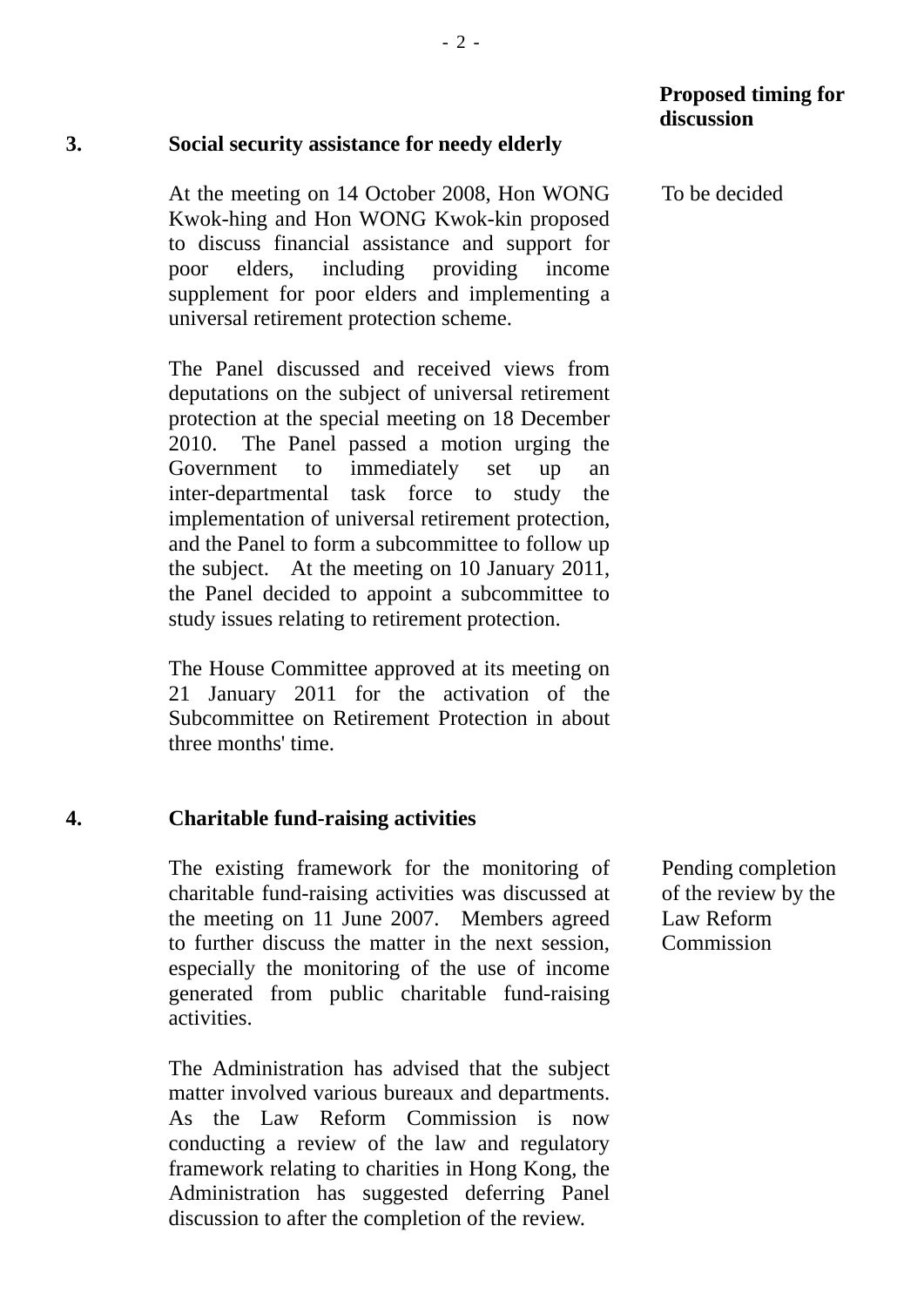# **5. Review of absence limits for Old Age Allowance ("OAA")**

In his Policy Address 2010-2011, CE announced that the absence limit for OAA would be relaxed from 240 days to 305 days a year. To be decided

At the meeting on 8 November 2010, the Administration advised that as its existing policy on residence requirements under the Social Security Assistance ("SSA") Scheme was being challenged by way of judicial review ("JR"), it would consider the way forward on such restrictions when the situation became clearer. The Administration will revert to the Panel in due course.

### **6. Review of the system for processing applications for Disability Allowance ("DA") under the SSA Scheme**

Item proposed by Hon WONG Kwok-hing and Hon WONG Kwok-kin at the meeting on 14 October 2008. Members are concerned about the eligibility criteria for DA, system for processing DA application and the appeal mechanism. To be decided

Hon WONG Kwok-hing raised an oral question on DA at the Council meeting on 5 November 2008 and enquired about the timing for discussing the item at the Panel meeting on 11 May 2009.

Hon WONG Kwok-hing requested the Panel to discuss the item vide his letter dated 30 October 2009 (LC Paper No. CB(2)183/09-10(01)).

Pending the completion of court proceedings of a JR lodged by a former applicant against the decision of the Administration in respect of his eligibility for DA, the Administration would like to put on hold the Panel discussion.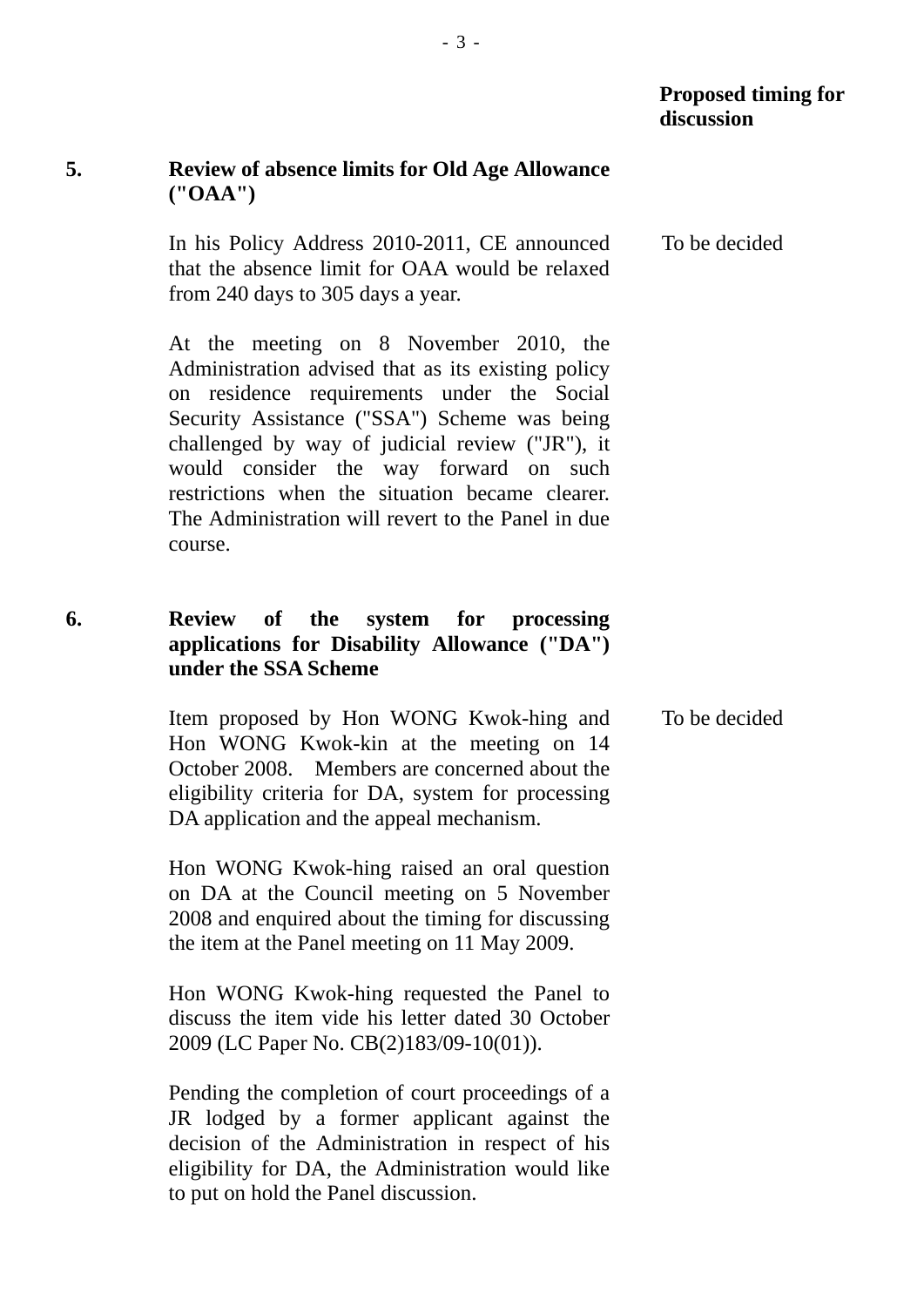# **7. Long-term social welfare planning**

At the meeting on 22 October 2009, Hon CHEUNG Kwok-che enquired about the long-term development planning for social welfare in Hong Kong. The Administration advised that a Task Group on Welfare Planning was formed under the Social Welfare Advisory Committee ("SWAC") to take forward the study. SWAC was conducting a consultation with the sector and relevant stakeholders on the long-term planning of social welfare development in Hong Kong with a view to working out concrete proposals.

The Panel held two special meetings on 5 and 26 June 2010 to receive views from deputations on the subject matter. SWAC advised that it would conduct two further consultations in July 2010 to receive views from the sector and relevant stakeholders.

At the meeting on 14 March 2011, the Panel was updated on the progress of SWAC's study. The Administration advised that SWAC was preparing its report. The Administration would revert to the Panel on how to take forward the recommendations of SWAC in the second quarter of 2011.

# **8. Development of social enterprises ("SEs")**

The Social Enterprise Advisory Committee was set up on 15 January 2010. The Administration will revert to the Panel on the way forward to promote the development of SEs in due course. 11 April 2011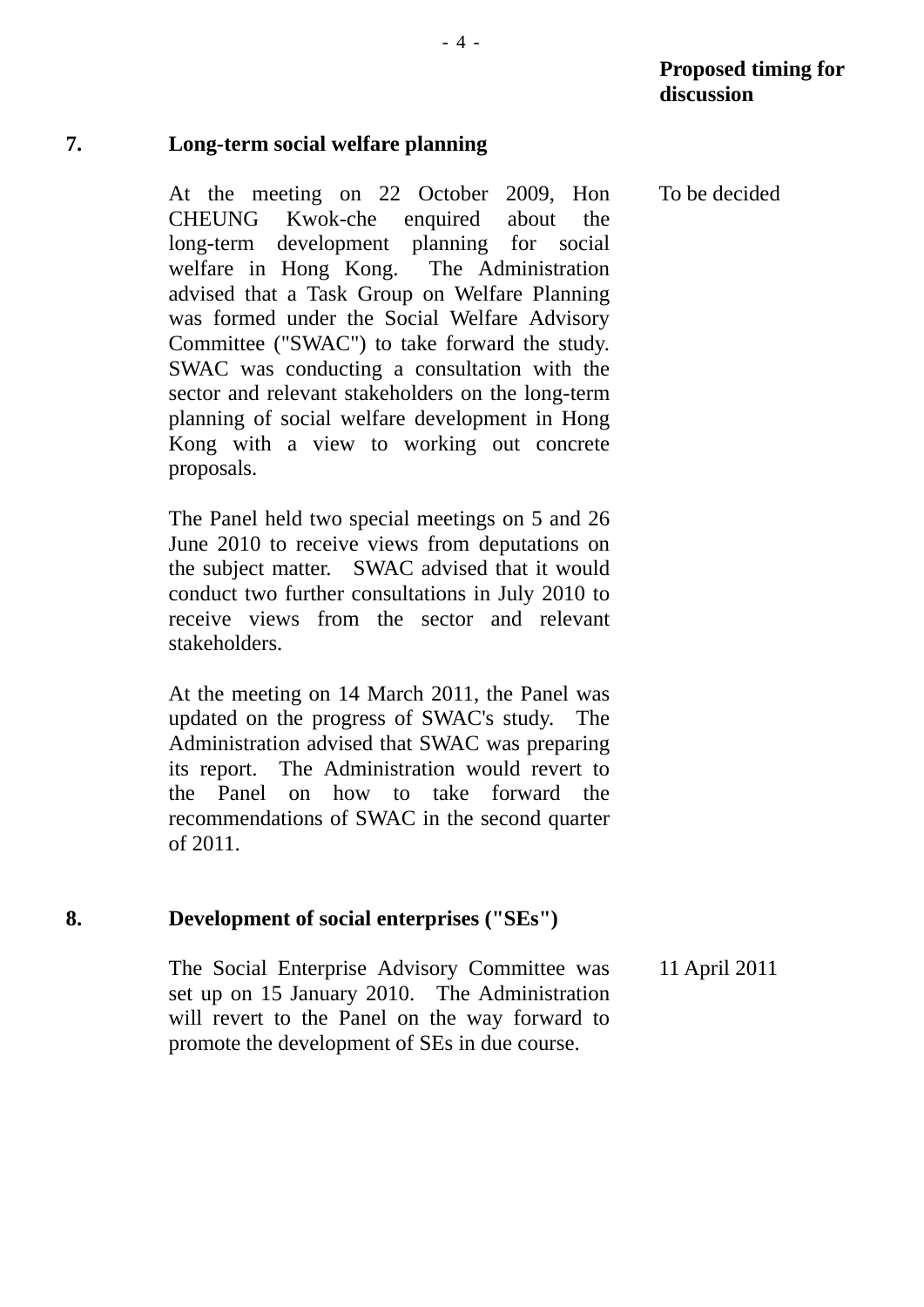# **9. Review of the one-year-continuous-residence requirement under the Comprehensive Social Security Assistance ("CSSA") Scheme and SSA Scheme**

At the meeting on 12 July 2010, Mr LEUNG Yiu-chung expressed concern about the recent High Court ruling on JR of the one-year-continuous-residence requirement under the CSSA Scheme and proposed to follow up the matter as well as the residence requirement for OAA applicants. Members were advised that SWD had shelved, with immediate effect, the one-year-continuous-residence requirement in handling applications for CSSA. The OAA applications were processed in accordance with the existing arrangement.

In anticipation of the appeal proceedings, members agreed to revisit the need to discuss the matter in due course. Meanwhile, two failed OAA applicants have been granted leave to apply for JR of the one-year-continuous-residence requirement for OAA.

# **10. Provision of barrier free access and facilities for persons with disabilities ("PWDs")**

At the meeting on 13 December 2010, members were briefed on the Government's response to and proposed follow-up action on the Equal Opportunities Commission's Formal Investigation Report on Accessibility in Publicly Accessible Premises ("EOC Report"). At the meeting on 10 January 2011, the Panel decided to appoint a subcommittee to monitor the Government's follow-up action on the 23 recommendations in the EOC Report and to study issues relating to the provision of barrier free access and facilities for PWDs. The subcommittee is currently on the waiting list for activation. To be decided

To be decided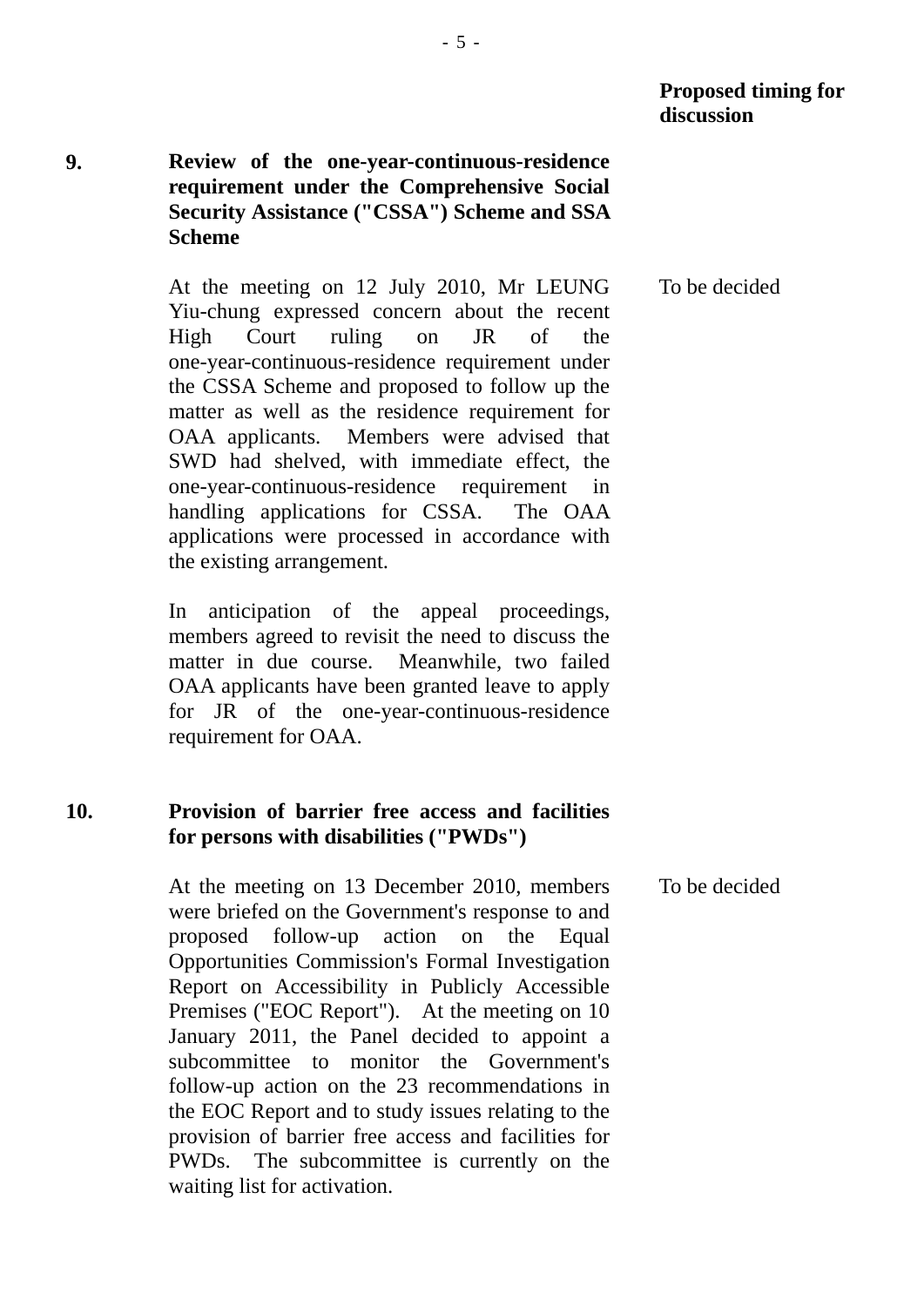The Panel further discussed and received views from deputations on the subject at the special meeting on 22 January 2011. Members agreed that special meeting(s) would be held to discuss the implementation progress of the retrofitting programme if necessary.

#### **11. Implementation of Financial Assistance Scheme ("FAS") for private RCHDs**

At the informal meeting on 25 October 2010, the Administration proposed to brief the Panel on the implementation details of FAS for private RCHDs. June 2011

# **12. Injection to the SARS Trust Fund to provide long-term financial assistance to the recovered SARS patients**

At the informal meeting on 25 October 2010, the Administration proposed to brief the Panel on the plan to further inject to the SARS Trust Fund to provide long-term financial assistance to the recovered SARS patients. Second half of 2011

#### **13. Extension of Integrated Discharge Support Trial Programme for elderly patients**

At the informal meeting on 25 October 2010, the Administration proposed to brief the Panel on its plan to extend Integrated Discharge Support Trial Programme for elderly patients. 11 April 2011

The Administration will brief the Panel on the subject on 11 April 2011.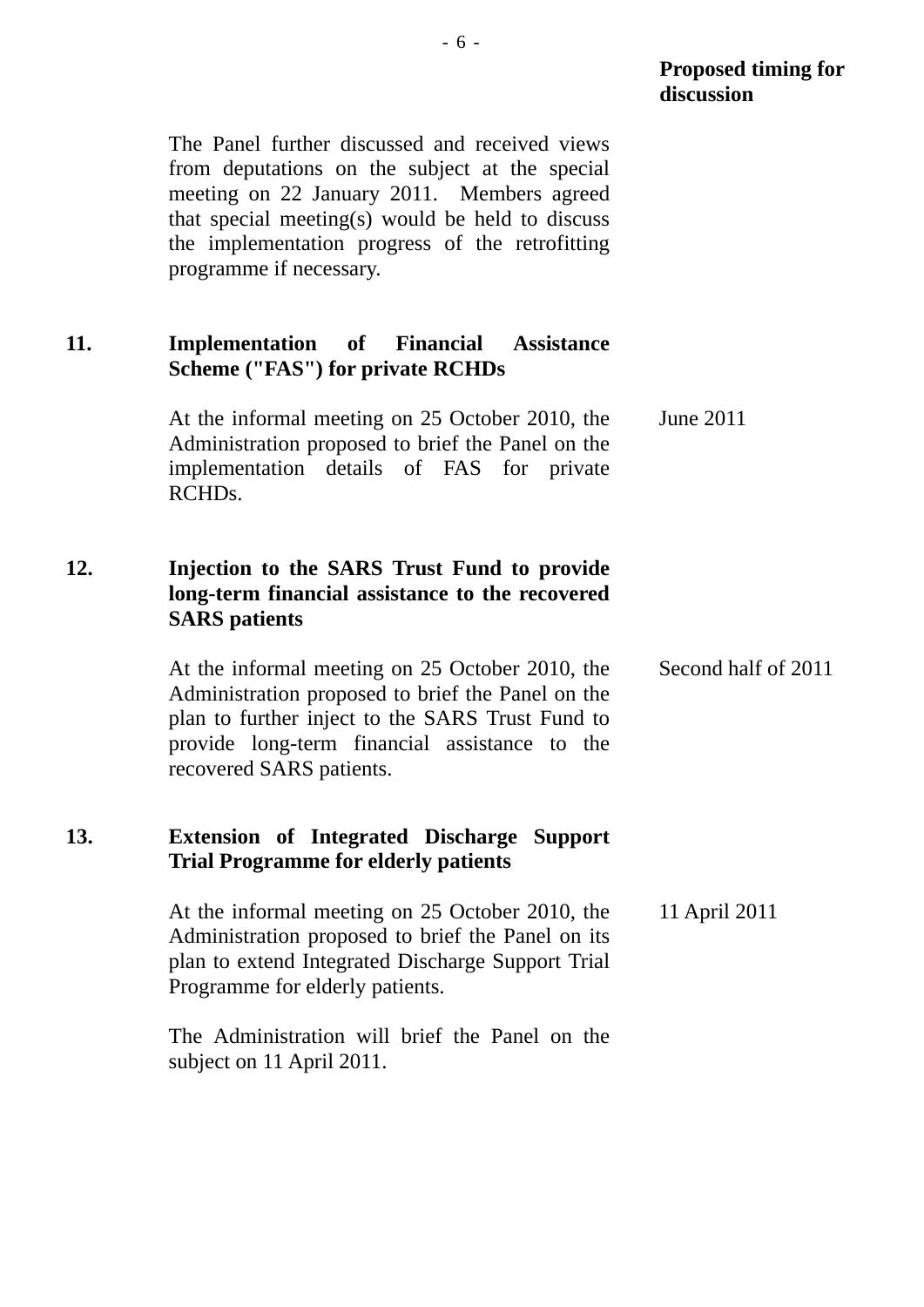# **14. Elderly Commission ("EC")'s consultancy study on community care services for the elderly**

At the informal meeting on 25 October 2010, the Administration proposed to brief the Panel on the findings of EC's consultancy study on community care services for the elderly. 2<sup>nd</sup> quarter of 2011

#### **15. Progress report on the Child Development Fund ("CDF")**

At the meeting of 14 May 2010, the Administration undertook to revert to the Panel when more information about the personal development plans ("PDPs") of the participating children was available. As the participating children will draw up their PDPs by March/April 2011, the Administration proposes to brief the Panel on the progress of CDF projects in the 2<sup>nd</sup> quarter of 2011.  $2<sup>nd</sup>$  quarter of 2011

# **16. Progress report on Task Force on Poverty ("TFP")**

At the meeting on 13 June 2009, members were briefed on the work progress of the TFP. The Administration proposes to brief the Panel on the latest position in the  $2<sup>nd</sup>$  quarter of 2011. 2<sup>nd</sup> quarter of 2011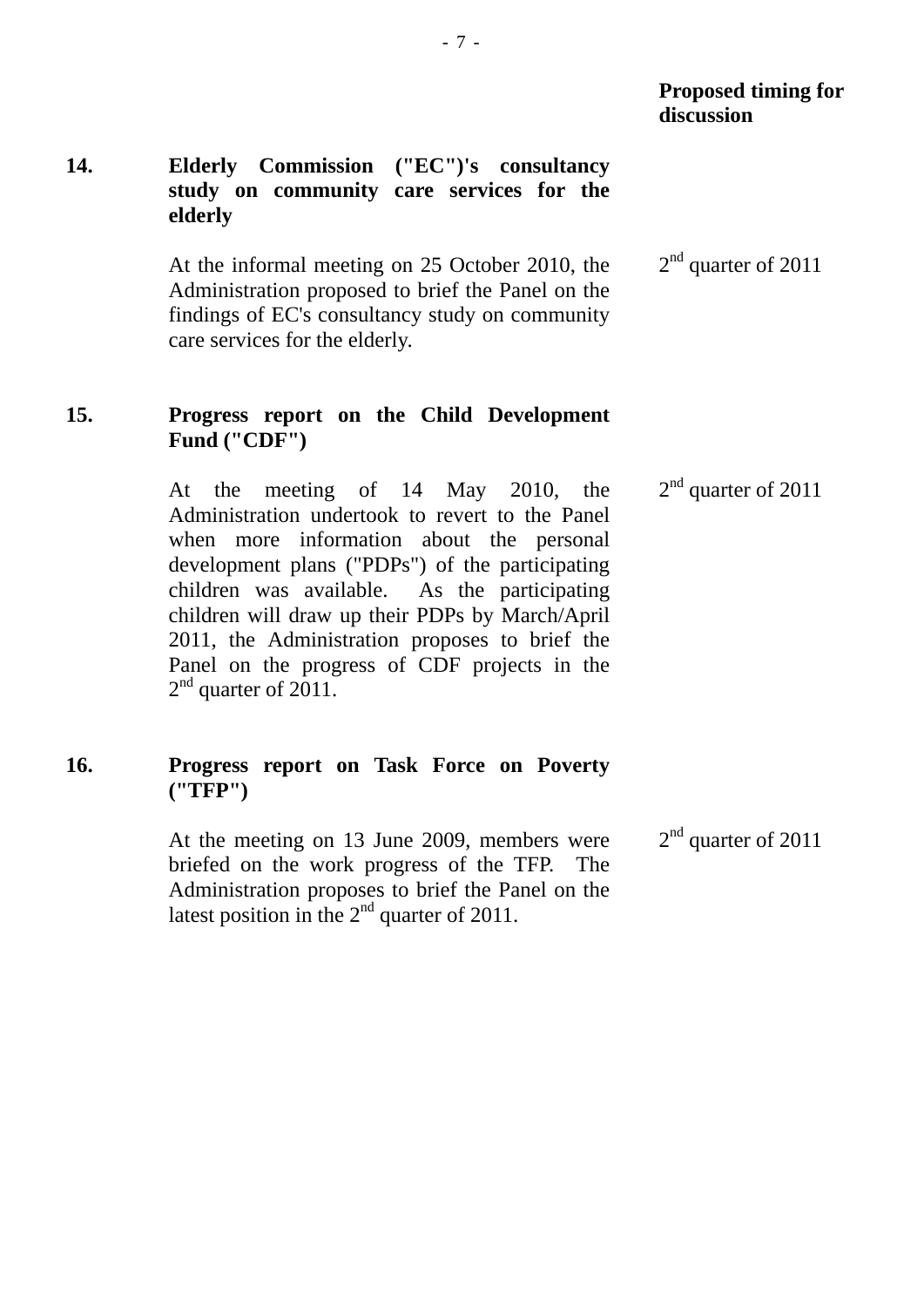**17. Progress of implementation of recommendations of the Review on the Implementation of the Integrated Family Service Centre ("IFSC") Service Mode ("the Review")** 

> At the meeting on 14 June 2010, members were briefed on the major findings and recommendations of the Review, as well as the Administration's responses to the recommendations made in the Review. A special meeting was held on 26 June 2010 to receive views from deputations on the Review.

At the informal meeting on 25 October 2010, the Chairman proposed that the Administration should brief the Panel on the progress of implementation of the recommendations of the Review.

# **18. Progress of implementation of recommendations of the Lump Sum Grant Independent Review Committee ("LSGIRC")**

At the meeting on 14 May 2010, members were briefed on the implementation of the recommendations of LSGIRC.

At the informal meeting on 25 October 2010, the Chairman proposed that the Administration should brief members on the progress of implementation of recommendations of LSGIRC.

# **19. Work Progress of the Family Council**

At the informal meeting on 4 November 2010, the Administration agreed to brief the Panel on the findings of the four thematic studies being conducted by the Family Council. To be decided

 $2<sup>nd</sup>/3<sup>rd</sup>$  quarter of 2011

 $2<sup>nd</sup>$  quarter of 2011